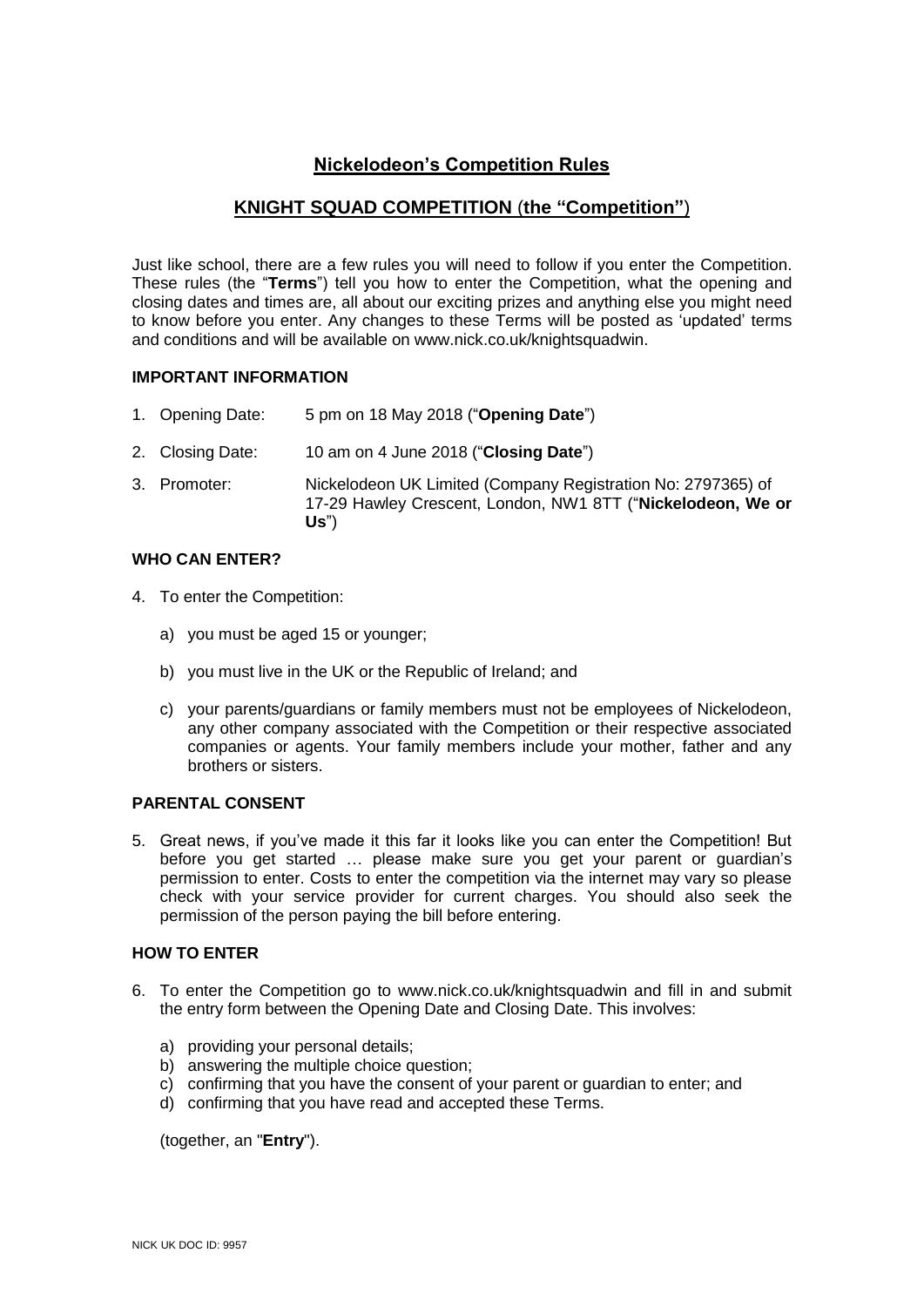- 7. You should not provide any materials or information that you do not want published on our website or social media platforms or broadcast on our TV channels, or presented to other users of our websites and social media platforms or TV channels, and you should not include any personal details such as your name, age or town in the answer you submit as part of the Competition. If you do not wish to share your answer in this way, you should not enter this Competition.
- 8. Only 1 entry is permitted per entrant. Multiple entries will be void and the entrant disqualified.

## **PRIZES AND WINNER SELECTION**

- 9. There will be 1 winner of the Competition (the "**Winner**").
- 10. The Winner will receive an overnight trip to Warwick Castle and Knight's Village (the "**Castle**") for a family of 4, comprising a maximum of 2 adults, and to include:
	- Travel allowance of two hundred pounds (£200);
	- One (1) night's accommodation at the Castle in a Knight's Village Lodge, including one (1) dinner and one (1) breakfast;
	- 4 x 2 day passes to the Castle; and
	- Parking at the Castle (if required).
- 11. The Winner's parent/guardian must contact the prize provider with three (3) preferred trip dates no later than six (6) weeks prior to the Winner's earliest preferred departure date. The trip must be booked and taken within 6 months of the closing date excluding travel on or around public/bank holidays and 24 December 2018. The exact dates for travel shall remain subject to availability at the time of booking. All elements of the Prize must be taken at the same time and once booked; no element of the Prize can be altered or amended.
- 12. For the avoidance of doubt, the prizes do not consist of anything other than expressly set out above and no additional costs (including, without limitation, spending money) are included.
- 13. As the Winner is under 18 years of age, at least one guest must be a parent or guardian of the Winner and aged over 18. Any guests aged 18 and under must have prior parental or guardian permission. If the trip falls within a school term, prior written consent must be obtained from the relevant school(s) for the absence.
- 14. If the Winner and the Winner's guests are travelling from the Republic of Ireland they must hold valid EU passports and any other necessary travel documentation (including, without limitation, visas where necessary) and are advised to obtain their own travel insurance.

#### **SELECTION MECHANIC**

- 15. The Winner of the Competition will be the first Entry selected randomly by Nickelodeon from all valid Entries received between the Opening Date and Closing Date.
- 16. The Winner(s) will be selected on or before 8 June 2018 and Nickelodeon will notify the Winner(s) on or before 8 June 2018 by email that they have been successful.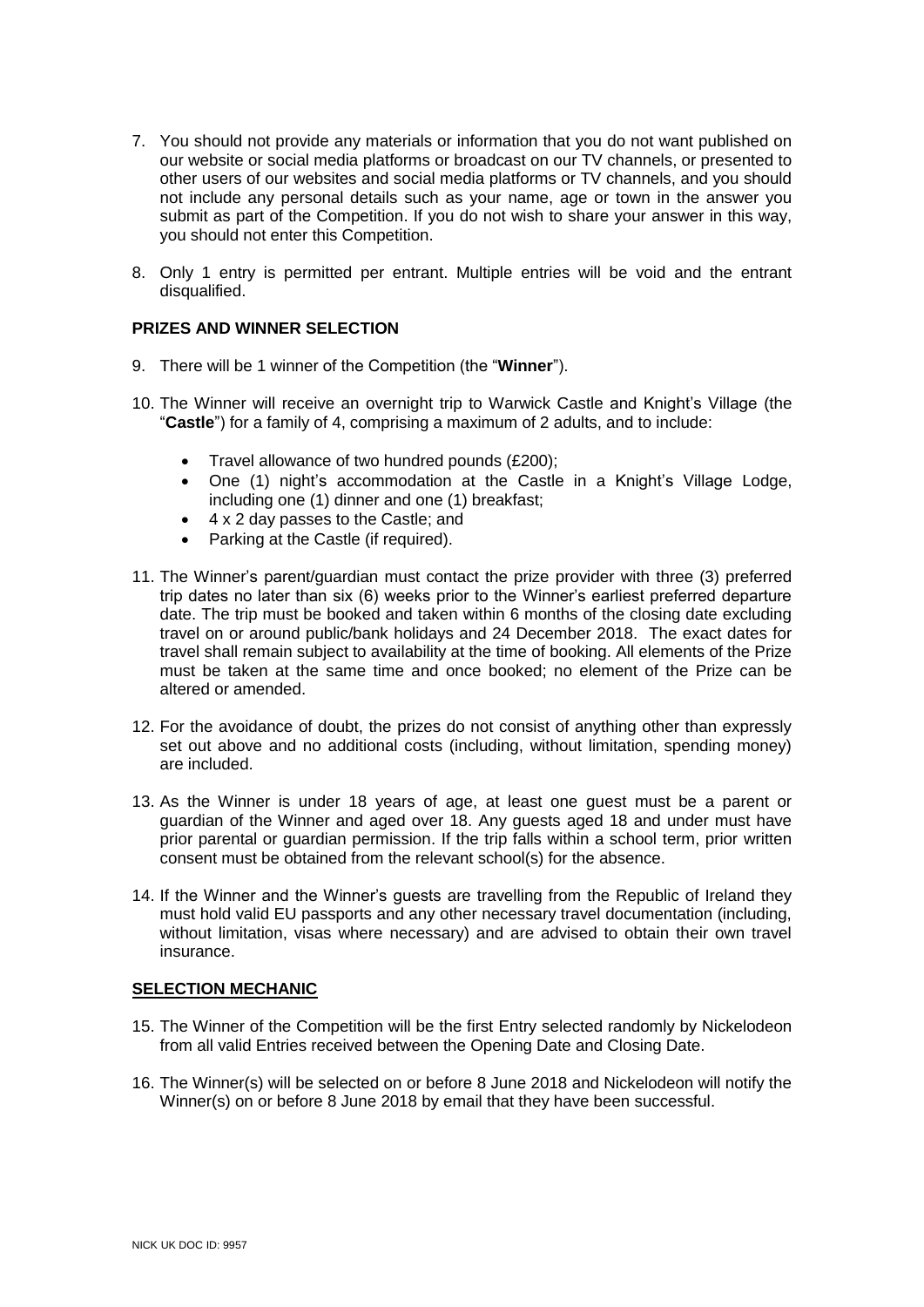- 17. Nickelodeon may in its discretion ask the Winner's parents/guardians to confirm that they are happy for the Winner to receive the Prize and may request written confirmation of this.
- 18. Nickelodeon reserves the right to choose an alternate Winner (or Winners) if:
	- a) a Winner does not comply with these Terms or Nickelodeon has reasonable grounds for believing that a Winner has broken a rule contained in these Terms; or
	- b) a Winner or their parent/guardian do not (i) agree to these Terms; (ii) want to receive the Prize; or (iii) give any consent as may be requested by Nickelodeon within one week; or
	- c) Nickelodeon cannot contact a Winner or a Winner does not respond to any requests from Nickelodeon for information (e.g. confirmation of their address) within one (1) month of such request.
- 19. **Use of Entry**: By entering this Competition you agree that, Nickelodeon may, in connection with this Competition, use your Entry, your name, your biographical information and any statement made by you, in any and all media throughout the world as Nickelodeon in its sole opinion sees fit, without payment or further consent.

## **GENERAL**

- 20. Nickelodeon reserves the right to cancel this Competition at any stage prior to the Opening Date or to shorten the time for entering the Competition on notice, if Nickelodeon thinks it is unavoidable, or if circumstances arise which are out of Nickelodeon's control. If the time for entering the Competition is cut short, winners shall be selected in accordance with these Terms from all eligible Entries received prior to such termination date.
- 21. Entries received after the Closing Date will not be valid. Nickelodeon is not responsible if your Entry gets lost, delayed, misdirected, undelivered, damaged or if you have technical problems trying to enter the Competition.
- 22. Please take care when entering the Competition to ensure that you provide your correct contact details. Any Entries which are incomplete and/or can't be read clearly will not be valid and won't be entered into the Competition.
- 23. Nickelodeon shall at its sole discretion determine whether an Entry is valid, based on the entry requirements set out in these Terms. Each valid entry will be entered into the Competition. Any Entries sent in by post will not be returned.
- 24. Only entries from individuals will be accepted. Any entries that Nickelodeon believes have (a) been made via participation in a syndicate or (b) via any form of machine assisted intervention enabling computer generated multiple entries, will be disqualified.
- 25. The Prize is as stated and is non-transferable. No cash alternatives will be offered. If due to circumstances beyond Nickelodeon's control Nickelodeon is unable to provide any stated Prize or any part of it, Nickelodeon reserves the right to award a substitute prize of equal or greater value. All Prizes may be subject to the additional terms and conditions of the manufacturer or supplier.
- 26. The winners of the Prize, or their parent/guardian (if applicable), shall be responsible for any applicable taxes and expenses not specified in the Prize description.